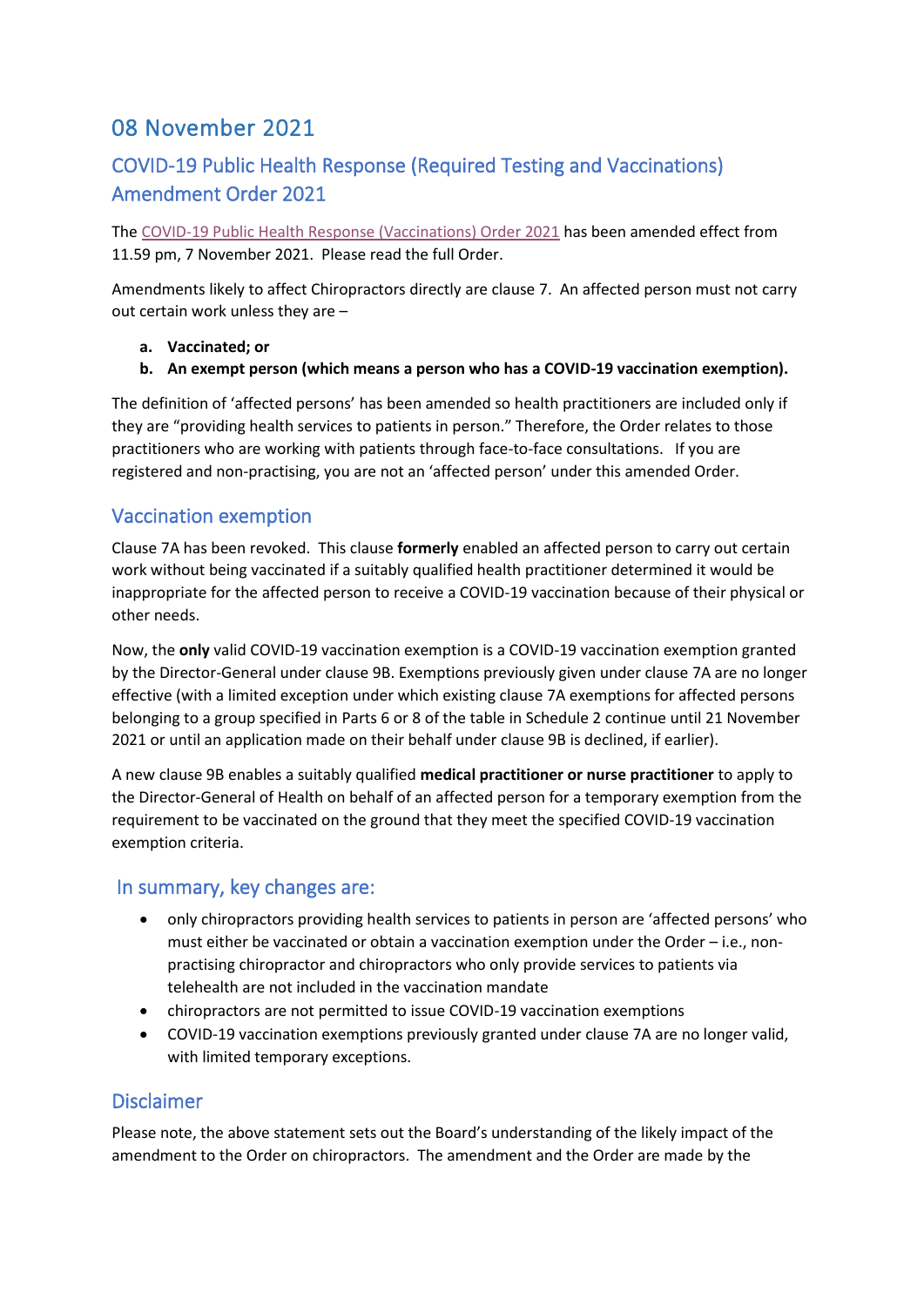Ministry of Health, not the Board. For definitive advice, or should you have any questions regarding these Orders, please contact the Ministry of Health: [healthorders@health.govt.nz](mailto:healthorders@health.govt.nz)

### Board's Position

The Board expects chiropractors to adhere to the laws of New Zealand and, accordingly, to comply with the Order. Chiropractors who do not comply with the Order will not be able to practice unless they have a medical exemption or are providing services through telehealth.

There are responsibilities on employers and persons conducting a business or undertaking (PCBU, Health and Safety at Work Act 2015) to ensure that affected persons are vaccinated and to obtain and maintain safe and confidential records of vaccination status.

### Masks

The Board's received many calls from the public expressing concerns regarding their chiropractor not wearing a mask, or not requiring them to wear a mask.

As a reminder, you and your patient must wear an appropriate mask (as outlined by the Ministry of Health) unless you or your patient are exempted. Please refer to the Ministry website: Use of masks [and face coverings.](https://www.health.govt.nz/our-work/diseases-and-conditions/covid-19-novel-coronavirus/covid-19-health-advice-public/covid-19-use-masks-and-face-coverings-community)

For guidance on using a suitable reusable or disposable mask or face covering see Types of masks [and face coverings](https://www.health.govt.nz/our-work/diseases-and-conditions/covid-19-novel-coronavirus/covid-19-health-advice-public/covid-19-use-masks-and-face-coverings-community#types).

# Regulatory questions and answers

We have received many questions from practitioners and the public:

**1. Can I practice after 15 November 2021 if I have not received my first vaccination and do not have a medical exemption?**

No.

#### **2. Do I need to advise the Board of my vaccination status?**

No. At this stage, the Board has no role in monitoring chiropractors' vaccination status and is not involved in directly investigating or enforcing compliance with this Order. Doing so is the responsibility of other agencies.

#### **3. Can I start work again if I change my mind and seek a vaccination?**

Yes, but you must comply with dose requirements and timeframes. You must also ensure you have a current practising certificate.

#### **4. I hold a chiropractic practising certificate but work in regulation/education/research/policy. Do I need to be vaccinated?**

If you are treating patients face-to-face, then you are required to be vaccinated.

#### **5. How is the Chiropractic Board involved in this Order?**

This Order has been put in place by the Government, not the Chiropractic Board.

**6. Will the Board cancel my APC or suspend me if I am not vaccinated at the required timeframes?**